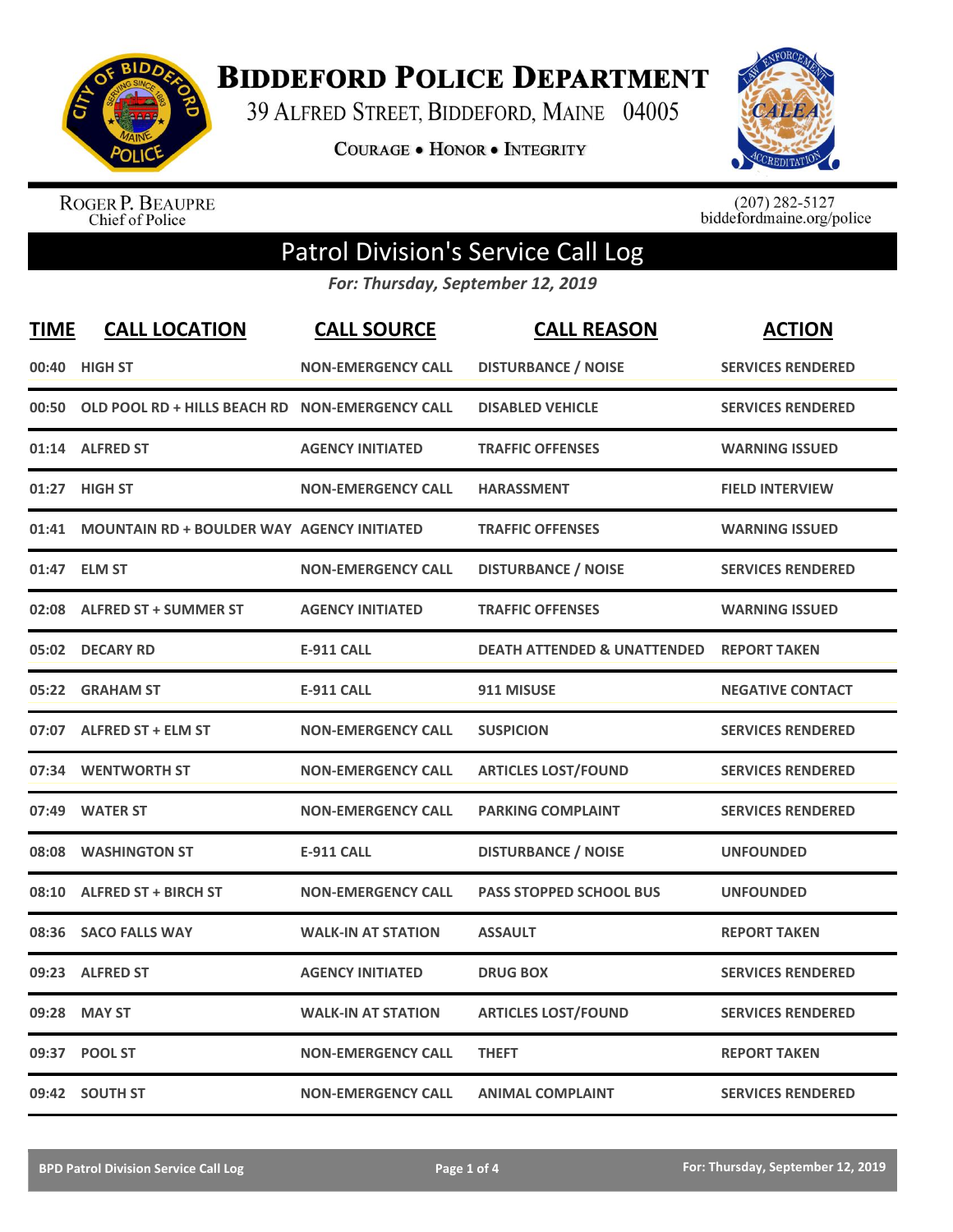| <b>TIME</b> | <b>CALL LOCATION</b>         | <b>CALL SOURCE</b>        | <b>CALL REASON</b>         | <b>ACTION</b>             |
|-------------|------------------------------|---------------------------|----------------------------|---------------------------|
|             | 09:57 MARINER WAY            | <b>NON-EMERGENCY CALL</b> | <b>THEFT</b>               | <b>REPORT TAKEN</b>       |
| 10:39       | <b>MAIN ST</b>               | <b>AGENCY INITIATED</b>   | <b>TRAFFIC OFFENSES</b>    | <b>WARNING ISSUED</b>     |
|             | 10:40 WINDING CREEK LN       | <b>AGENCY INITIATED</b>   | <b>THEFT</b>               | <b>REPORT TAKEN</b>       |
|             | 10:43 GEORGE ST              | <b>NON-EMERGENCY CALL</b> | <b>CHECK WELFARE</b>       | <b>REPORT TAKEN</b>       |
|             | 10:53 OLD ALFRED RD          | <b>E-911 CALL</b>         | 911 MISUSE                 | <b>NO ACTION REQUIRED</b> |
|             | 11:02 DARTMOUTH ST           | <b>E-911 CALL</b>         | 911 MISUSE                 | <b>NO ACTION REQUIRED</b> |
|             | 11:04 GEORGE ST              | <b>WALK-IN AT STATION</b> | <b>PAPERWORK</b>           | <b>SERVICES RENDERED</b>  |
|             | 11:06 CRESCENT ST            | <b>OTHER</b>              | <b>PAPERWORK</b>           | <b>NO ACTION REQUIRED</b> |
|             | 11:16 OLD POOL RD            | <b>NON-EMERGENCY CALL</b> | <b>SUSPICION</b>           | <b>SERVICES RENDERED</b>  |
|             | 11:42 ALFRED ST + MAINE TPKE | <b>NON-EMERGENCY CALL</b> | <b>LIGHT MALFUNCTION</b>   | <b>SERVICES RENDERED</b>  |
|             | 11:42 MEDICAL CENTER DR      | <b>NON-EMERGENCY CALL</b> | <b>ASSIST PD AGENCY</b>    | <b>SERVICES RENDERED</b>  |
| 11:49       | <b>GREEN ST</b>              | <b>WALK-IN AT STATION</b> | <b>MISSING PERSON</b>      | <b>REPORT TAKEN</b>       |
|             | 12:21 SOUTH ST               | <b>AGENCY INITIATED</b>   | <b>TRAFFIC OFFENSES</b>    | <b>WARNING ISSUED</b>     |
|             | 12:31 SOUTH ST               | <b>AGENCY INITIATED</b>   | <b>TRAFFIC OFFENSES</b>    | <b>VSAC ISSUED</b>        |
|             | 12:51 SOUTH ST               | <b>AGENCY INITIATED</b>   | <b>TRAFFIC OFFENSES</b>    | <b>WARNING ISSUED</b>     |
|             | 12:59 SOUTH ST               | <b>AGENCY INITIATED</b>   | <b>TRAFFIC OFFENSES</b>    | <b>WARNING ISSUED</b>     |
|             | 13:27 WEST ST + PROSPECT ST  | <b>AGENCY INITIATED</b>   | <b>TRAFFIC OFFENSES</b>    | <b>WARNING ISSUED</b>     |
|             | 13:49 KING ST                | <b>NON-EMERGENCY CALL</b> | <b>DISTURBANCE / NOISE</b> | <b>NO ACTION REQUIRED</b> |
|             | 13:53 WEST ST + PROSPECT ST  | <b>AGENCY INITIATED</b>   | <b>TRAFFIC OFFENSES</b>    | <b>WARNING ISSUED</b>     |
|             | 13:58 HILL ST + WESTFIELD ST | <b>AGENCY INITIATED</b>   | <b>TRAFFIC OFFENSES</b>    | <b>WARNING ISSUED</b>     |
|             | 14:16 SOUTH ST               | <b>AGENCY INITIATED</b>   | <b>TRAFFIC OFFENSES</b>    | <b>WARNING ISSUED</b>     |
|             | 14:19 GREEN ST               | <b>NON-EMERGENCY CALL</b> | <b>ANIMAL COMPLAINT</b>    | <b>SERVICES RENDERED</b>  |
|             | 14:24 SOUTH ST               | <b>AGENCY INITIATED</b>   | <b>TRAFFIC OFFENSES</b>    | <b>WARNING ISSUED</b>     |
|             | 14:29 SOUTH ST + GLENVIEW DR | <b>AGENCY INITIATED</b>   | <b>TRAFFIC OFFENSES</b>    | <b>WARNING ISSUED</b>     |
|             | 14:37 SOUTH ST + HAYFIELD RD | <b>AGENCY INITIATED</b>   | <b>TRAFFIC OFFENSES</b>    | <b>WARNING ISSUED</b>     |
|             | 14:43 SOUTH ST               | <b>AGENCY INITIATED</b>   | <b>TRAFFIC OFFENSES</b>    | <b>WARNING ISSUED</b>     |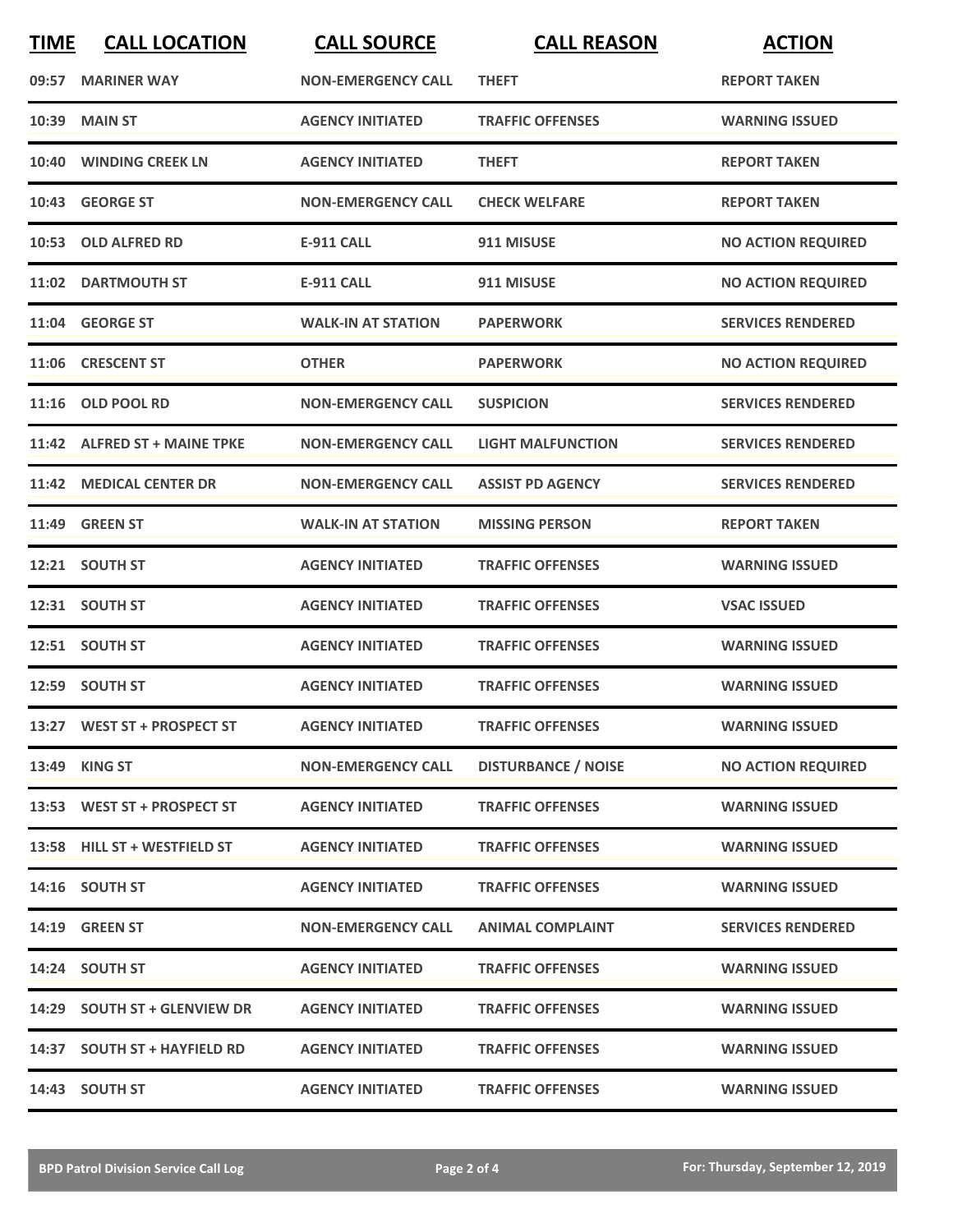| <b>TIME</b> | <b>CALL LOCATION</b>          | <b>CALL SOURCE</b>        | <b>CALL REASON</b>                  | <b>ACTION</b>                |
|-------------|-------------------------------|---------------------------|-------------------------------------|------------------------------|
|             | <b>14:51 KING ST</b>          | <b>WALK-IN AT STATION</b> | <b>SUSPICION</b>                    | <b>SERVICES RENDERED</b>     |
|             | 14:54 SOUTH ST                | <b>AGENCY INITIATED</b>   | <b>TRAFFIC OFFENSES</b>             | <b>WARNING ISSUED</b>        |
|             | 15:02 SOUTH ST + HAYFIELD RD  | <b>AGENCY INITIATED</b>   | <b>TRAFFIC OFFENSES</b>             | <b>WARNING ISSUED</b>        |
|             | 15:09 GLENVIEW DR + SOUTH ST  | <b>AGENCY INITIATED</b>   | <b>TRAFFIC OFFENSES</b>             | <b>WARNING ISSUED</b>        |
|             | 15:14 SOUTH ST                | <b>AGENCY INITIATED</b>   | <b>TRAFFIC OFFENSES</b>             | <b>WARNING ISSUED</b>        |
|             | 15:31 HILL ST                 | <b>AGENCY INITIATED</b>   | <b>TRAFFIC OFFENSES</b>             | <b>VSAC ISSUED</b>           |
|             | 15:52 HILL ST + RAYMOND ST    | <b>AGENCY INITIATED</b>   | <b>TRAFFIC OFFENSES</b>             | <b>WARNING ISSUED</b>        |
|             | 16:09 POOL ST                 | <b>AGENCY INITIATED</b>   | <b>TRAFFIC OFFENSES</b>             | <b>WARNING ISSUED</b>        |
|             | 16:23 FOREST ST               | <b>WALK-IN AT STATION</b> | <b>PROTECTION FROM ABUSE SERVIC</b> | <b>PAPERWORK SERVED</b>      |
|             | 16:40 MAINE TPKE + ALFRED ST  | <b>RADIO</b>              | <b>ROAD HAZARD</b>                  | <b>REFERRED OTHER AGENCY</b> |
|             | 16:45 MAY ST                  | <b>AGENCY INITIATED</b>   | <b>TRAFFIC OFFENSES</b>             | <b>WARNING ISSUED</b>        |
| 16:49       | <b>MORIN ST</b>               | <b>AGENCY INITIATED</b>   | <b>ALL OTHER</b>                    | <b>SERVICES RENDERED</b>     |
| 16:50       | <b>SULLIVAN ST + BACON ST</b> | <b>E-911 CALL</b>         | <b>JUVENILE OFFENSES</b>            | <b>SERVICES RENDERED</b>     |
| 17:00       | <b>LINCOLN ST</b>             | <b>E-911 CALL</b>         | 911 MISUSE                          | <b>NO ACTION REQUIRED</b>    |
| 17:08       | <b>MAIN ST</b>                | <b>AGENCY INITIATED</b>   | <b>TRAFFIC OFFENSES</b>             | <b>WARNING ISSUED</b>        |
|             | 17:12 MAINE TPKE + ALFRED ST  | <b>NON-EMERGENCY CALL</b> | <b>ROAD RAGE</b>                    | <b>GONE ON ARRIVAL</b>       |
|             | 17:25 MAIN ST                 | <b>NON-EMERGENCY CALL</b> | <b>HARASSMENT</b>                   | <b>UNFOUNDED</b>             |
|             | 17:25 ALFRED ST               | <b>WALK-IN AT STATION</b> | <b>PAPERWORK</b>                    | <b>PAPERWORK SERVED</b>      |
|             | 18:27 POOL ST                 | <b>AGENCY INITIATED</b>   | <b>TRAFFIC OFFENSES</b>             | <b>VSAC ISSUED</b>           |
|             | 18:59 FOGG AVE                | <b>NON-EMERGENCY CALL</b> | <b>THEFT</b>                        | <b>REPORT TAKEN</b>          |
|             | 19:09 MEDICAL CENTER DR       | <b>NON-EMERGENCY CALL</b> | <b>CRIMINAL MISCHIEF</b>            | <b>REPORT TAKEN</b>          |
|             | 19:11 MEDICAL CENTER DR       | <b>NON-EMERGENCY CALL</b> | <b>CRIMINAL MISCHIEF</b>            | <b>REPORT TAKEN</b>          |
|             | 19:20 WEST COLE RD            | E-911 CALL                | <b>SPECIALIZED RESCUE</b>           | <b>TRANSPORT TO HOSPITAL</b> |
|             | 19:22 HUBERT ST               | <b>NON-EMERGENCY CALL</b> | <b>DISTURBANCE / NOISE</b>          | <b>SERVICES RENDERED</b>     |
|             | 19:59 DEER RUN DR             | <b>E-911 CALL</b>         | 911 MISUSE                          | <b>SERVICES RENDERED</b>     |
|             | 20:32 VILLAGE LN              | <b>NON-EMERGENCY CALL</b> | <b>ALL OTHER</b>                    | <b>SERVICES RENDERED</b>     |